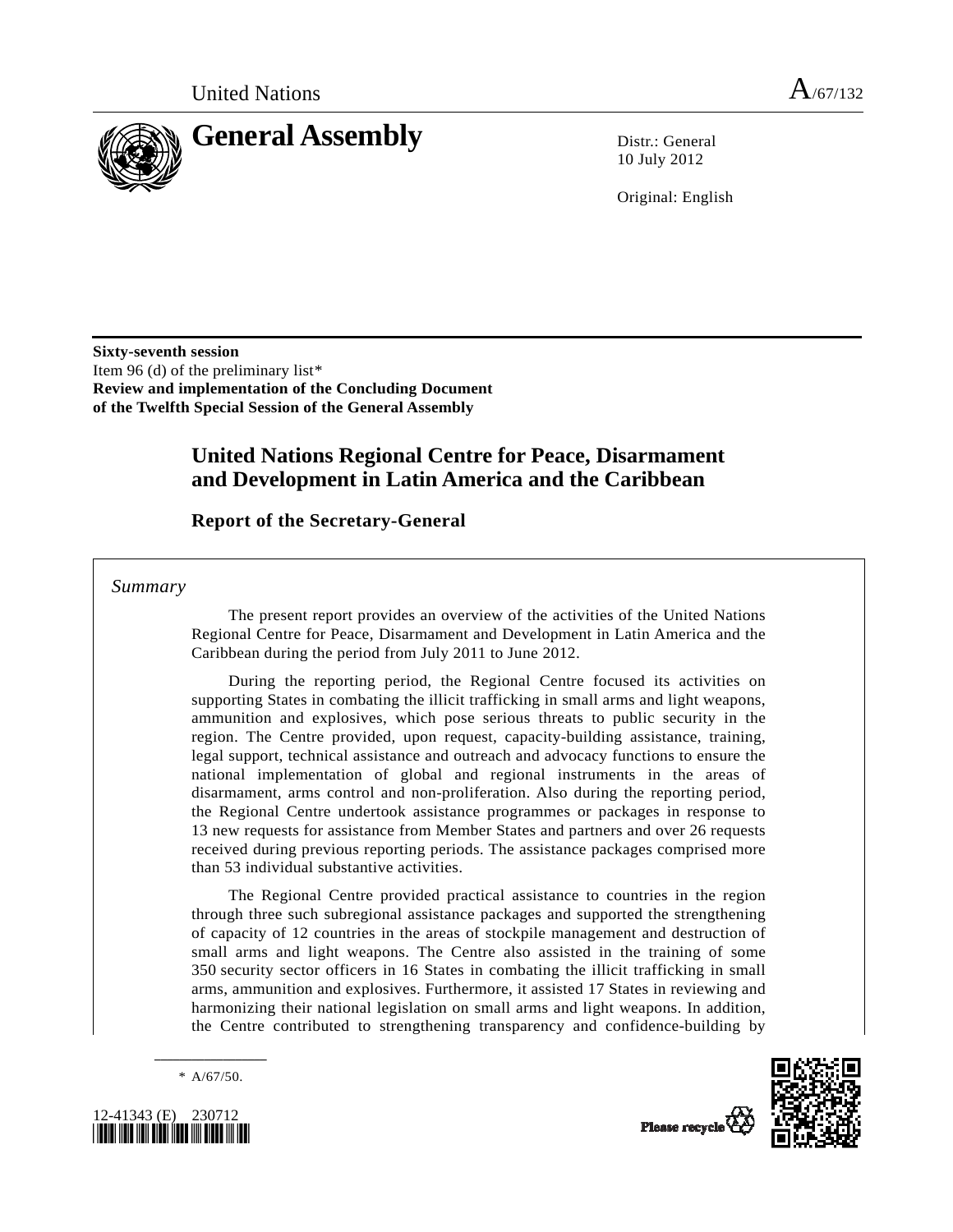promoting the participation of States of the region in relevant United Nations instruments, such as the United Nations Register on Conventional Arms and the United Nations Report on Military Expenditures. The Regional Centre also promoted the implementation of various disarmament and non-proliferation instruments related to weapons of mass destruction, including Security Council resolution 1540 (2004).

 The Secretary-General wishes to express his gratitude to those Member States and other partners that supported the Centre's operations and programmes with financial and in-kind contributions, and calls upon those in a position to do so to make voluntary contributions to the Centre to enable it to fulfil its mandate entrusted by the General Assembly.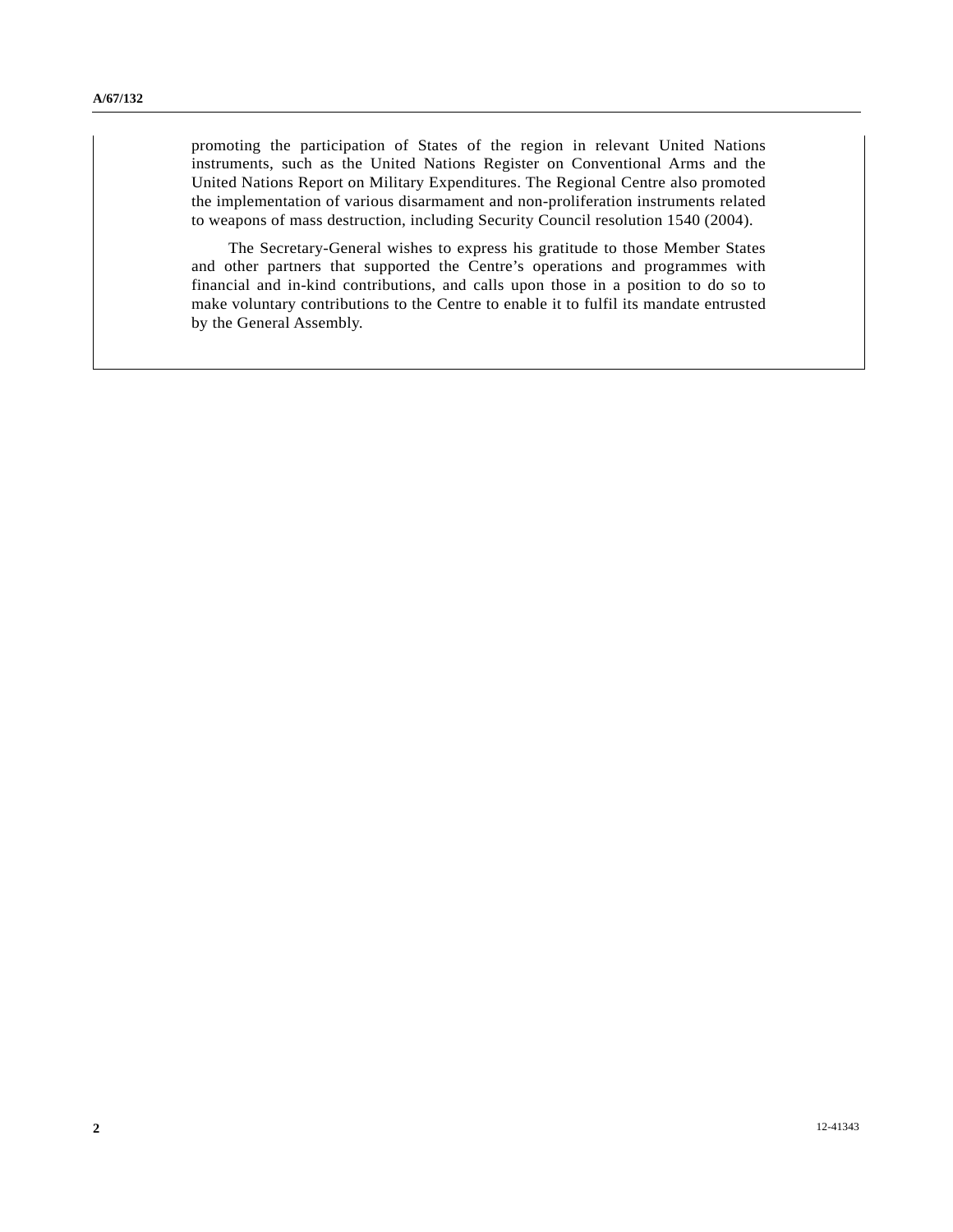## **I. Introduction**

1. In its resolution 66/54, the General Assembly reiterated its strong support for the role of the United Nations Regional Centre for Peace, Disarmament and Development in Latin America and the Caribbean in the promotion of United Nations activities at the regional and subregional levels to strengthen peace, disarmament, stability, security and development among its member States. The Assembly further expressed its satisfaction for the activities carried out in the past year by the Regional Centre, and requested the Centre to continue to take into account the proposals to be submitted by the countries of the region for the promotion of, inter alia, confidence-building measures, arms control and limitation, transparency, the reduction and prevention of armed violence, disarmament and development at the regional and subregional levels.

2. The Assembly also requested the Secretary-General to submit a report on the implementation of the resolution at its sixty-seventh session. The present report is submitted pursuant to that request and covers the activities of the Regional Centre from July 2011 to June 2012. A financial statement on the status of the Trust Fund for the Regional Centre for 2011 is contained in the annex to the report.

## **II. Functioning and mandate**

3. The United Nations Regional Centre for Peace, Disarmament and Development in Latin America and the Caribbean, located in Lima, was established in 1987 pursuant to General Assembly resolution 41/60 J. It is part of the Regional Disarmament Branch of the Office for Disarmament Affairs. The Centre is mandated to provide, upon request, substantive support for the initiatives and other activities of the Member States in the region for the implementation of measures for peace and disarmament and for the promotion of economic and social development.

## **III. Regional context**

4. During the reporting period, public and human security as well as armed violence and disarmament themes continued to dominate the national and regional agendas of States in the region. States reaffirmed in various forums their longstanding support for disarmament and non-proliferation and increased their commitment to support programmes designed to combat the illicit trafficking in small arms and light weapons as well as to prevent and reduce armed violence. While international and regional security concerns dominated the multilateral agenda, public security and human security were among the priorities addressed during electoral campaigns throughout the region. Comprehensive policy programmes on public and human security were proposed with a view to addressing crucial citizen security concerns.

5. States members of the Central American Integration System (SICA) were particularly active in addressing the illicit trafficking in small arms and light weapons and the cycle of armed violence through the implementation of the Central American Security Strategy, launched on 22 and 23 June 2011. The Strategy places specific emphasis on the development of policies, programmes, strategies and actions in order to prevent armed violence, particularly as it relates to youth and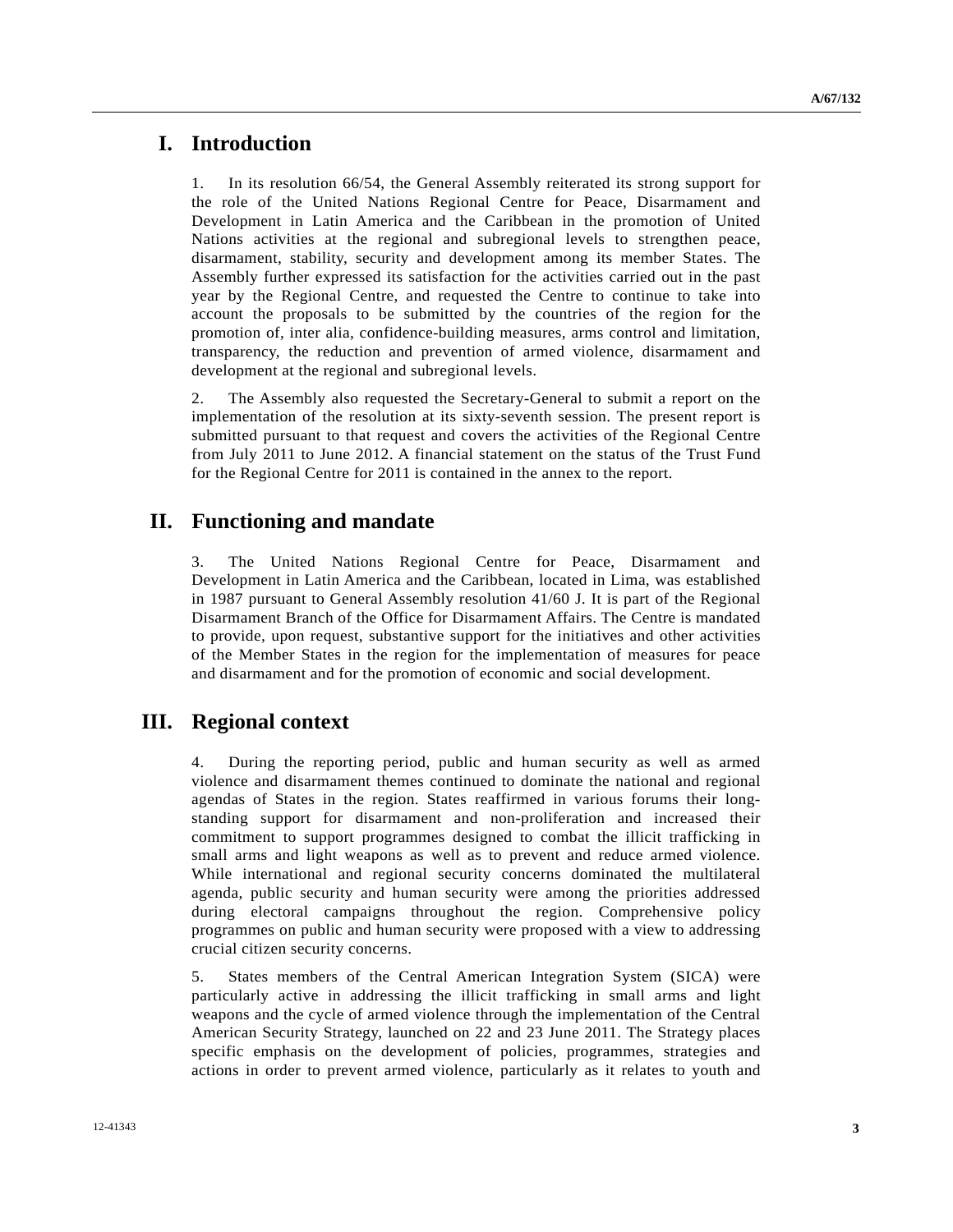gender-based violence. These objectives are in line with those of the Geneva Declaration on Armed Violence and Development, adopted on 7 June 2006.

6. At the thirty-second Meeting of the Conference of Heads of Government of the Caribbean Community (CARICOM), held from 30 June to 4 July 2011 in Saint Kitts and Nevis, members adopted the CARICOM Declaration on Small Arms and Light Weapons. In the Declaration, leaders reiterated the commitment of States to combat the illicit trade in small arms and light weapons through the full implementation of the United Nations Programme of Action to Prevent, Combat and Eradicate the Illicit Trade in Small Arms and Light Weapons in All Its Aspects<sup>1</sup> of 200[1](#page-3-0) and, in particular, the management of weapons stockpiles, including the identification and destruction of surplus weapons. Also in the Declaration, leaders affirmed the engagement of CARICOM member States to conclude a legally binding arms trade treaty. The issue of armed violence remains a significant one for the Caribbean region, and it is being addressed by the Armed Violence Prevention Programme, an inter-agency coordination and programming working group of which the Office for Disarmament Affairs and its Regional Centre is a member.

7. The States members of the Union of South American Nations (UNASUR) intensified their efforts to undertake confidence- and security-building measures, including the compilation of data on military and defence expenditures. On 10 May 2012, UNASUR launched the South American Register of Defence Expenditures, which is a regional complement to the United Nations Report on Military Expenditures.

8. The Andean Community States also pursued their commitment to implementing the Andean Plan to Prevent, Combat and Eradicate Illicit Trade in Small Arms and Light Weapons in All Its Aspects (Andean decision No. 552). In particular, States developed and implemented national action plans to implement the Programme of Action on Small Arms.

9. On 14 February 2012, the States members of the Agency for the Prohibition of Nuclear Weapons in Latin America and the Caribbean (OPANAL) celebrated the forty-fifth anniversary of the signing of the Treaty of Tlatelolco establishing a nuclear-weapon-free zone in the region.

10. Member States sought the legal, policy and technical assistance of the Regional Centre with a view to strengthening national capacities and effectively addressing the persistent presence and proliferation of small arms and light weapons as well as the levels of arms violence and insecurity. That assistance is in line and coordinated with the various regional and subregional strategies outlined above.

## **IV. Main areas of activities**

11. As the United Nations entity mandated to address disarmament and non-proliferation issues at the regional level in Latin America and the Caribbean, the Regional Centre assisted Member States in their efforts to implement the various global, regional and subregional instruments by strengthening State capacity and providing legal, technical, policy and substantive support. In concrete terms, this

1 A/CONF.192/15.

<span id="page-3-0"></span>**\_\_\_\_\_\_\_\_\_\_\_\_\_\_\_\_\_\_**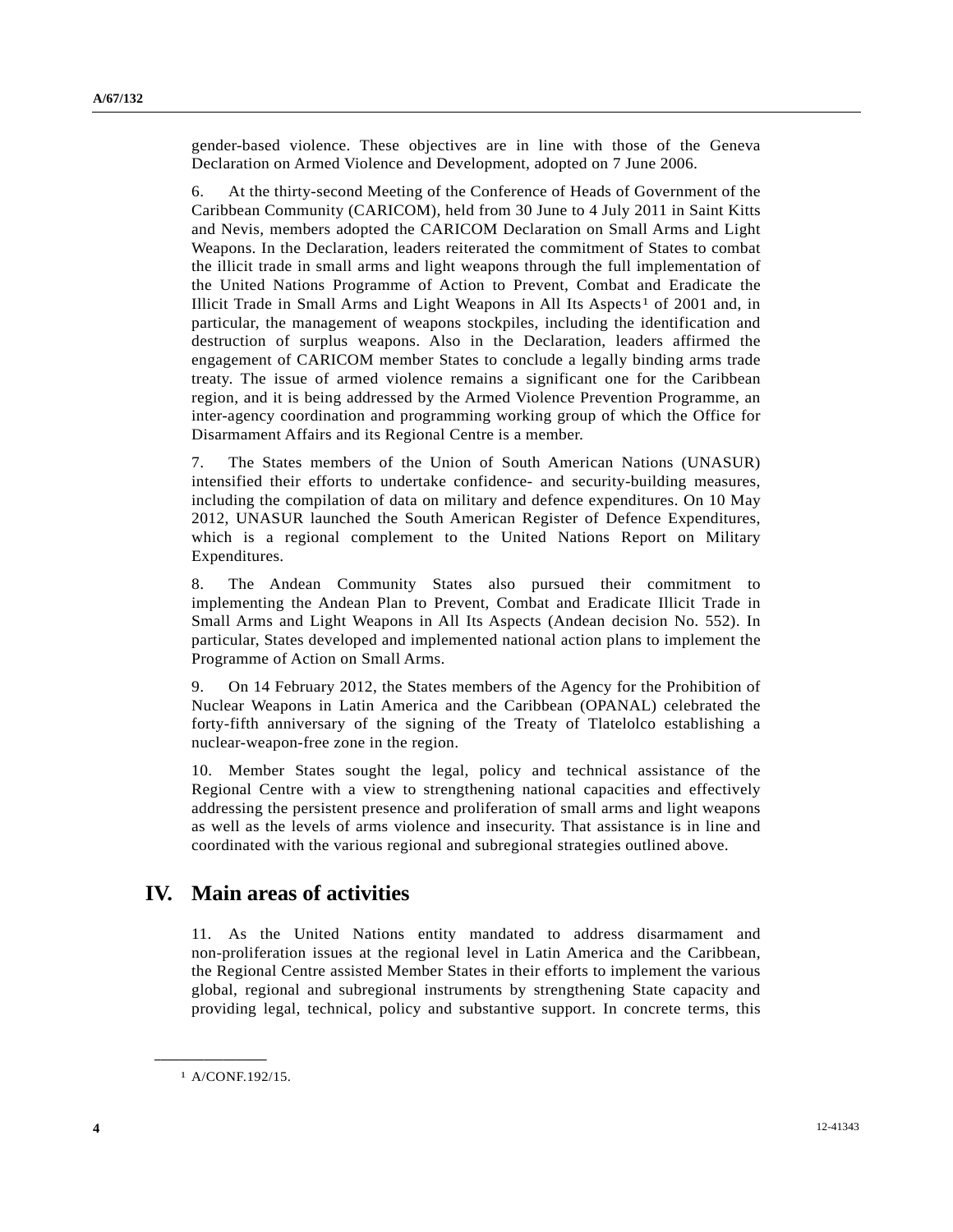support translates into capacity-building and training; legal, policy and technical assistance; and awareness-raising, information and advocacy.

12. The Regional Centre provided assistance to States in the management and the securing of national weapons stockpiles and in the identification and destruction of surplus, obsolete or seized weapons and ammunition. Over the course of the reporting period, the Centre strengthened the capacity of nine States in the Andean, Central American and the Caribbean regions and destroyed 3,600 small arms and 7.2 tons of ammunition.

13. In keeping with the award-winning success of its Inter-Institutional Course on Combating Illicit Trafficking in Firearms, Ammunition and Explosives and the increasing number of requests from States for such training, the Regional Centre delivered five of the courses in Central America and the Caribbean, resulting in the adoption and integration of the curricula into the academic portfolios of two national professional training institutes. The knowledge imparted and applied by trained officials contributed to ensuring the seizure and interception of illicit weapons, as reported by States.

14. A specialized training course on combating illicit trafficking in firearms, ammunition and explosives for legal practitioners, adapted by the Regional Centre, was launched for States members of the Andean Community in 2011. By specifically developing this innovative course for justice officers, the Centre responded to numerous requests by States for programmes to reduce the levels of impunity in trial cases of illicit small arms trafficking, to strengthen the capacity of the security sector and to ensure the full implementation of regional and international norms in combating the illicit trafficking in small arms and light weapons at the national level.

15. Following similar requests for assistance from other Member States, the Regional Centre expanded its legal assistance to address the diverse challenges to public security. The Centre undertook a comparative legal analysis on the control and regulation of private security companies in the region. It also completed 13 legal analyses of the degree of harmonization of national legislation with international instruments on small arms and light weapons and drafted two legal commentaries on proposed national legislation on small arms and light weapons for Central and South America and for the Caribbean.

16. On issues related to weapons of mass destruction, the Regional Centre promoted the national implementation of disarmament and non-proliferation instruments. The Centre launched a new partnership with the Verification Research Training and Information Centre to assist States in the drafting of national legislation related to weapons of mass destruction, in compliance with their treaty obligations. The Centre also supported regional coordination efforts on those issues and continued to provide information and advocacy assistance on those instruments, in particular for the implementation of Security Council resolution 1540 (2004).

17. Voluntary contributions from donors continued to be critical in enabling the Regional Centre to carry out these activities and to provide continuous support to the Member States of the region. It is noteworthy that the Centre widened its funding basis by securing new donors, many of which are States of the region.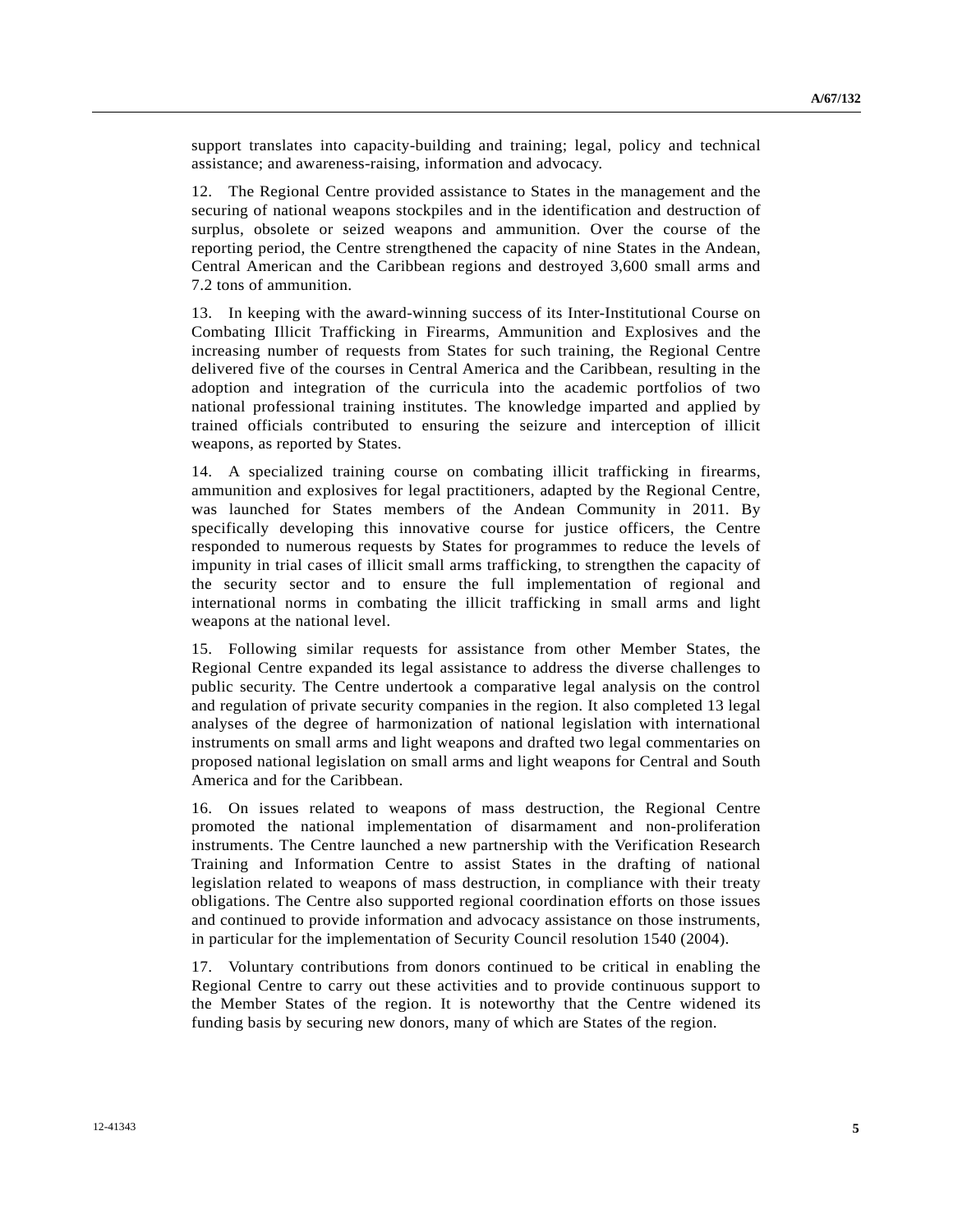### **A. Management of weapons stockpiles**

18. Safe and secure stockpile management is a key measure for States to combat the illicit trafficking in small arms and light weapons, in particular by preventing the diversion of weapons into the illicit market. Safer storage facilities improve the safety of personnel and communities by limiting the risk of accidental stockpile explosions that can harm innocent people living in close proximity to military, police, judicial or private security installations. Adequate stockpile management should also include record-keeping, marking and tracing, information management, transparency and good governance.

19. The Regional Centre strengthened and supported the efforts of States to improve stockpile safety and security through the provision of technical assistance and training and the delivery of stockpile management equipment. The Centre also promoted the use by States of inventory management or record-keeping tools, in compliance with international guidelines, best practices and standard operating protocols.

20. The Regional Centre's technical experts collaborated with States to review and implement standard operating protocols in specific stockpile facilities. Eleven voluntary joint assessments were undertaken by the Centre in Antigua and Barbuda, Argentina, the Bahamas, Belize, the Dominican Republic, Grenada, Guatemala, Jamaica, Saint Lucia, Saint Vincent and the Grenadines and Trinidad and Tobago. The assessments were carried out in collaboration with national authorities to evaluate the implementation by States of stockpile management standards. These standards include technical issues such as accounting, inventory management, infrastructure, security, marking, training, fire safety, emergency planning and disposal or destruction. The findings from the assessments contributed to the elaboration of improvement plans that ranged from the overhaul of individual facilities to that of the entire national stockpile management system. In that regard, the Centre assisted in significantly reducing the risk of accidental stockpile explosions in these 11 States as well as in preventing the diversion of small arms and light weapons from legitimate weapon holdings into the illicit market.

21. In August 2011, the Regional Centre supported Guatemala in securing the weapons stockpile facility of the Office of the Public Prosecutor by providing practical and technical recommendations. The majority of weapons contained in the stockpile facility are related to cases awaiting judicial process. By supporting national efforts to safeguard such weapons, the Centre contributed to the prevention of impunity in small arms trafficking cases.

22. Furthermore, 114 security sector officers from Ecuador, Guatemala, Jamaica and Trinidad and Tobago were trained on stockpile management, with a particular focus on securing physical location, risk analysis, security measures and accounting. The training course will be shared with other security sector officers in those countries to ensure that universal and standardized practices are employed at the national level.

23. In February 2012, as part of its Caribbean Firearms Destruction and Stockpile Management Assistance Package, the Regional Centre strengthened the security infrastructure of 34 Government stockpile facilities in eight States: the Bahamas, Belize, the Dominican Republic, Grenada, Jamaica, Saint Lucia, Saint Vincent and the Grenadines and Trinidad and Tobago. The Centre supplied 320 industrial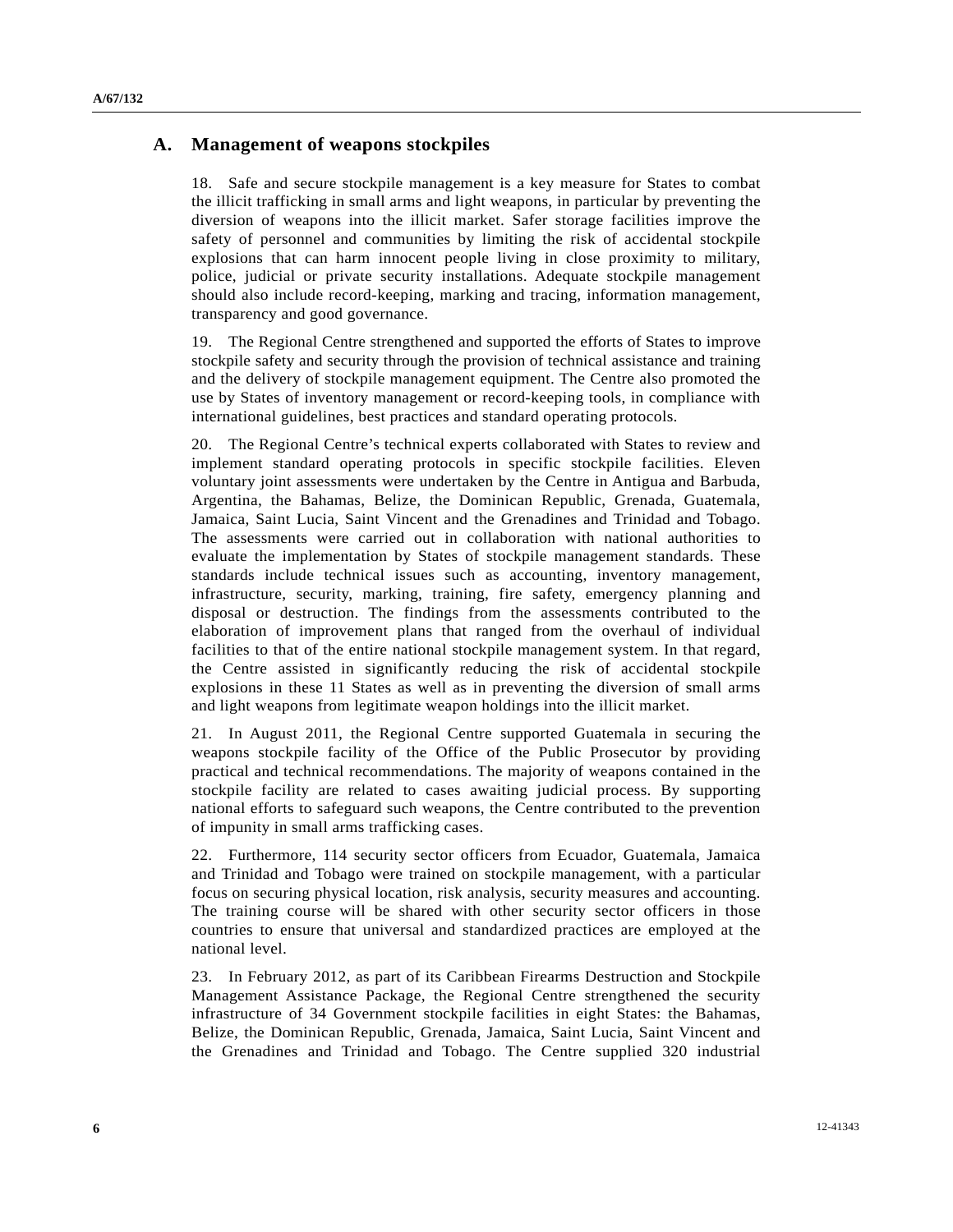padlocks to improve the safety and security of stockpiles and to limit the diversion of weapons into the illicit market.

24. June 2012 marked a milestone for the Regional Centre, with the negotiation of a funding agreement with Argentina to carry out technical assistance for stockpile management within the context of the United Nation Development Assistance Framework. It is noteworthy that the Centre will be implementing an initiative supported and funded by an assistance-recipient State, Argentina, within the "One United Nations" framework. The Centre will provide its technical expertise in assessing seven federal stockpile facilities in Argentina against the Centre's best practices, the International Small Arms Control Standards and the International Ammunition Technical Guidelines. The assessment will serve as a basis for the development of an improvement plan for managing stockpiles and training stockpile officers. Finally, the assistance will contain a seminar on lessons learned, with the aim of reviewing the progress made in executing the improvement plan.

25. The marking of weapons and ammunition is an additional tool to prevent the diversion of weapons into the illicit market and to address instances of illicit trafficking. In that regard, the Regional Centre integrated the International Small Arms Control Standards and the International Ammunition Technical Guidelines on marking and tracing into its stockpile management guidelines to support the technical capacity of States. These technical guidelines will aid in processing requests to trace small arms and ammunition found at crime scenes and confiscated in operations, and in that way will combat illicit trafficking in small arms. The standard operating protocols and guidelines have been integrated into all three of the Centre's Regional Assistance Packages for the Andean, Caribbean and Central American regions.

### **B. Weapons destruction**

26. Weapons destruction is irreversible and thus represents a good practice to ensure that obsolete, surplus or seized small arms and light weapons do not threaten the lives of persons or the security of communities. It is an essential measure that States can adopt, in conjunction with disarmament campaigns, to prevent and reduce armed violence and combat the illicit trafficking in small arms, light weapons, ammunition and explosives. The Regional Centre assists States in their destruction of surplus, obsolete and seized small arms and light weapons in compliance with international agreements, norms and guidelines through the provision of technical assistance and destruction equipment, as well as training.

27. During the reporting period, the Regional Centre contributed to the destruction of 4,690 small arms and 7.2 tons of ammunition, which were thus permanently removed from circulation throughout the region. The Centre trained 205 officers in stockpile management and in weapons and ammunition destruction. It also assisted States in adopting 15 standard operating procedures. The impact of those measures is clear: fewer weapons are available in the streets and there is less probability of diversion into illicit channels. This constitutes a significant contribution to reducing armed violence and thus to creating safer communities.

28. The initiatives on stockpile management and weapons destruction carried out in the Caribbean States were made possible owing to the ongoing financial support provided by the United States of America, while the destruction activities in the Central American and Andean regions were sponsored by Canada, Spain and Sweden.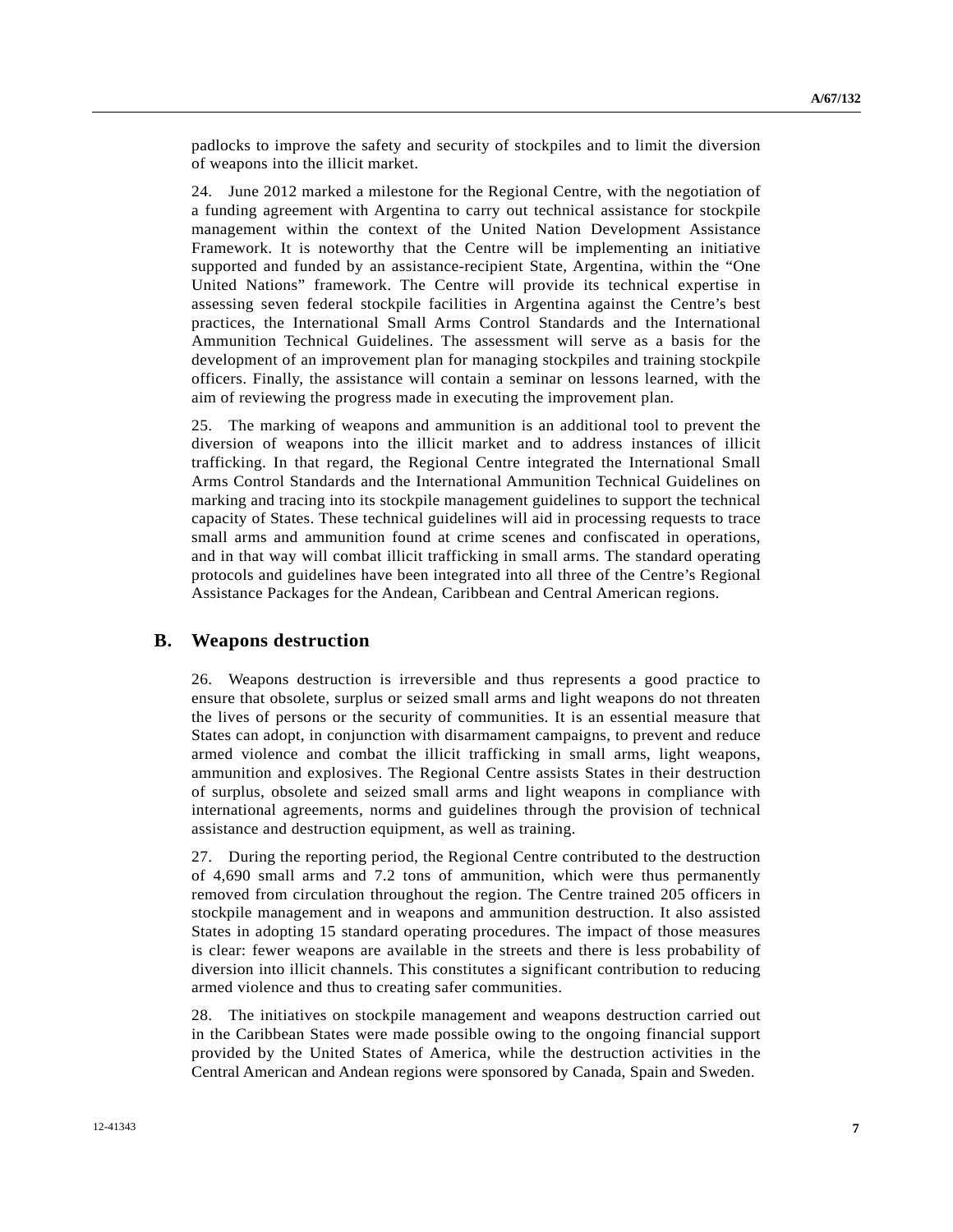#### **Small arms destruction**

29. In order to assist States in complying with international technical norms for weapons destruction, the Regional Centre drafted the above-mentioned 15 standard operating procedures that strengthen States' capacity to combat illicit small arms in a practical and sustainable way and ensure that international norms are applied at the national level. The Centre integrated the International Small Arms Control Standards into these procedures, which serve to prioritize which weapons need to be destroyed and in which order and provide a technical guide to States on how best to manage weapons inventories, record the loss or recovery of weapons, comply with security requirements during destructions and dispose of waste following destruction. The standard operating procedures developed by the Centre for weapons destruction were implemented by Ecuador, Guatemala, Jamaica and Trinidad and Tobago.

30. At a national public destruction event organized by the Regional Centre, the Prime Minister of Trinidad and Tobago presided over the destruction of 1,160 seized and surplus small arms and of 430 magazines. Following their destruction using rotating disc saws, the weapons were smelted at a smelter plant to be converted into recyclable metal.

31. In Jamaica in February 2012, some 1,950 surplus and confiscated small arms were destroyed using a rotary kiln furnace at a local cement factory. The pulverized weapons were then used as a component in the cement mix. This recycling process contributes to economic growth and promotes innovative approaches by the Regional Centre to foster private-public partnerships.

32. In addition, the Regional Centre provided eight Caribbean States with hydraulic shears, a basic piece of small arms destruction equipment. This need for such equipment was identified in the respective national action plans on small arms of States. The shears are an efficient, cost-effective, sustainable and environmentally friendly way of destroying weapons of all sizes and types. These shears will ensure the national ownership and sustainability of weapons destruction capabilities. The Centre trained officers on the use of the hydraulic shears, and a total of 530 weapons were destroyed in the training phase.

#### **Destruction of small arms ammunition**

33. In order to address the varying levels of State capacity to undertake weapons destruction, the Regional Centre developed a variety of destruction techniques taking into account cost-benefit analyses and the environmental impact. The Centre designed and commissioned a low-maintenance, low-technology small arms ammunition burning tank, which it provided to four States in the region: the Dominican Republic, Ecuador, Jamaica and Trinidad and Tobago. The burning tank will be used by States in their periodic destruction of certain types of ammunition appropriate for burning. Security sector officers were trained by the Centre to operate the burning tank using the standard operating procedures, which are in line with the International Ammunition Technical Guidelines.

34. Trinidad and Tobago was the first State in the region to make use of the burning tank, in October 2011, to destroy five tons of surplus and confiscated small arms ammunition, followed in April 2012 by an additional 16,860 rounds of ammunition. Six officers from the defence force, police service, coast guard and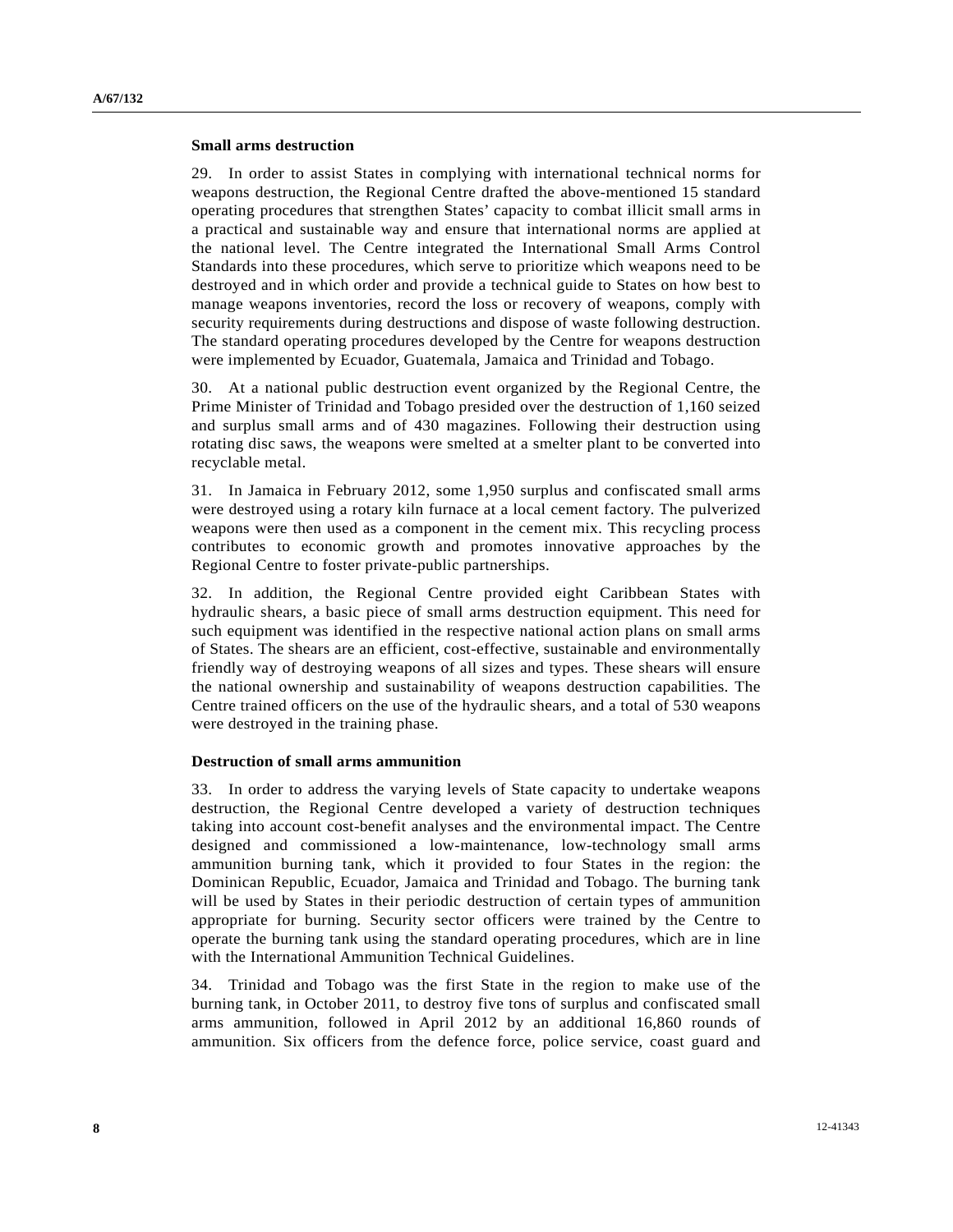prisons service were trained in the operations of the burning tank. Finally, in June 2012, Trinidad and Tobago security forces destroyed 1,130 small arms.

35. In February 2012, the burning tank was used by Jamaican authorities, with the assistance of the Regional Centre, to destroy approximately 12,000 rounds of surplus and confiscated small arms ammunition and to train an officer from the defence force on the standard operating procedures and operation of the burning tank.

36. In December 2011, in Ecuador, the Regional Centre designed and monitored, for the national authorities, the building of a burning tank. Using the burning tank, the Ecuadorian Armed Forces, together with the Centre, destroyed 1.5 tons of obsolete small arms ammunition. Four national officers were trained using the Centre's standard operating procedures relating to the disposal of ammunition and on the use of the burning tank. These officers are preparing to train additional personnel on the use of the burning tank for future destruction events to be carried out independently by this State. Following the success of the initial destruction activities, Ecuador decided to build additional burning tanks to equip major ammunition stockpiles throughout the country.

37. The Regional Centre assisted the national authorities in the Dominican Republic in the destruction of more than 8 tons of small arms ammunition by completing the construction and installation of a burning tank.

38. Each of the above-mentioned States that have received the burning tanks now possess a sustainable national capacity in ammunition destruction, with the appropriate operating procedures and destruction systems, thus contributing to combating the illicit trafficking in small arms and to preventing and reducing armed violence.

## **C. Capacity-building in the security sector**

39. The Regional Centre assisted the States of the region to combat illicit small arms trafficking, in particular their diversion into illicit markets, by providing practical and concrete tools for security sector personnel. The Centre's trainings are aligned with and contribute to the implementation of the regional strategic priorities, such as, inter alia, the Central American Security Strategy developed by SICA member States.

40. During the reporting period, a total of 280 security sector personnel from 13 States were trained using the Regional Centre's Inter-Institutional Course on Combating Illicit Trafficking in Firearms, Ammunition and Explosives. Following such a course in El Salvador in July 2011, in partnership with the United Nations Development Programme (UNDP) Regional Centre for Latin America and the Caribbean and the UNDP country office, the contents of the Regional Centre's course manual were endorsed by the Academic Council of the National Public Security Academy of El Salvador. Thus the training curriculum will now form part of the permanent training for police officers in El Salvador. This constitutes an additional step in ensuring the sustainability, national ownership and standardization of practical disarmament measures against illicit small arms.

41. In the Dominican Republic, the Regional Centre trained 54 security sector officials in November 2011. The course assisted in enhancing the cooperation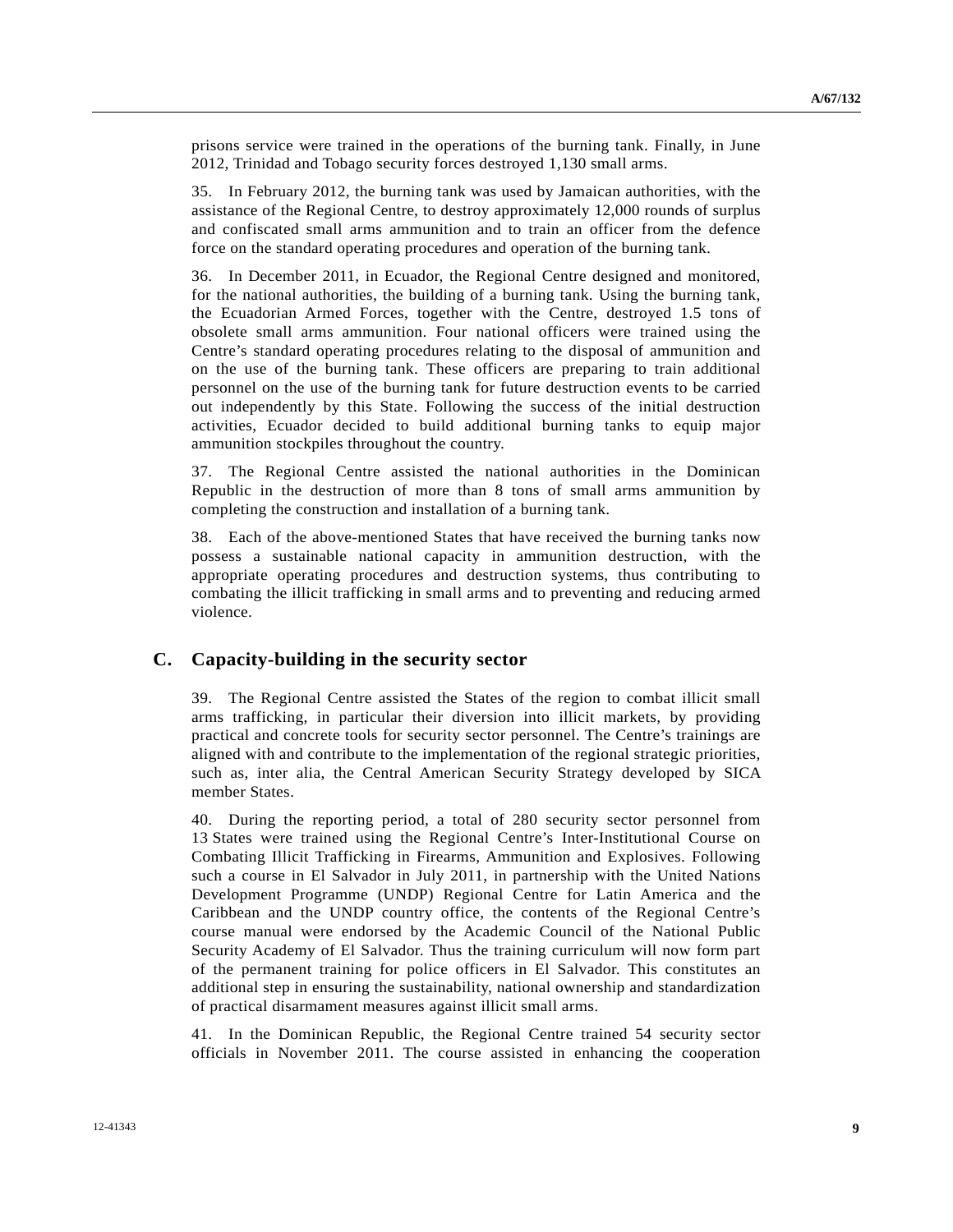among the various institutions of the national security sector and constituted an essential element in effectively combating illicit trafficking in small arms.

42. Both of the courses were made possible owing to the generous support of the Governments of Spain and Sweden.

43. The Regional Centre adapted and tailored its course to specifically suit the Caribbean region with a view to training security sector officers from that region. This training was conducted by the Centre in Jamaica and Trinidad and Tobago, in partnership with the Royal Canadian Mounted Police.

44. The first English version of the course manual was launched at the October 2011 Inter-Institutional Course on Combating Illicit Trafficking in Firearms, Ammunition and Explosives training in Trinidad and Tobago, at which 62 security sector officers were trained. The manual takes into account the high levels of crime and violence currently observed in the subregion, notably with considerably higher homicide rates than in other regions. Owing to its evident usefulness, the Police Academy of Trinidad and Tobago decided that the course would be permanently integrated into its curricula and academic syllabus.

45. At the national Inter-Institutional Course on Combating Illicit Trafficking in Firearms, Ammunition and Explosives training in Jamaica, 57 officers were trained to combat the illicit trafficking in small arms, ammunition and explosives, to prevent licit weapons from entering illicit markets and to reduce the levels of impunity in arms-trafficking cases. In the months following the training in Jamaica, an illicit shipment of arms was successfully intercepted by aviation security officials who had taken part in the January training. This incident prompted the Director of Aviation Security of Jamaica to request the Centre to assist in incorporating the training into airport security training.

46. Following the objectives of the Gender Mainstreaming Action Plan of the Office for Disarmament Affairs and as part of the gender policy of the Regional Centre, the Centre has continued to request States to nominate a minimum number of women security sector officers to take part in all of its training in connection with the Inter-Institutional Course on Combating Illicit Trafficking in Firearms, Ammunition and Explosives. This ensures the increased participation of women in peace and security efforts and promotes gender equality in the elaboration and implementation of small arms-related laws and programmes. In that respect, it is worth noting that the Centre's efforts were successful in ensuring the participation of women: Jamaica nominated 19 women officers, representing 33.3 per cent of the number of participants, to take part in the national training. This is the highest percentage of women participants since the start of that training in the Caribbean region.

47. In April 2012, more than 50 security sector officers from 12 Caribbean States participated in the first subregional Inter-Institutional Course on Combating Illicit Trafficking in Firearms, Ammunition and Explosives. In addition to including the standard topics, such as practical disarmament measures, small arms investigative techniques, intelligence-gathering, crime scene management and the tracing and preparation of evidence in criminal proceedings, the course also covered crosscutting issues relating to the use of force, gender awareness and child protection. For the first time, the course incorporated a new module on identifying armed personnel, as well as on conducting container searches at the port of entry. The new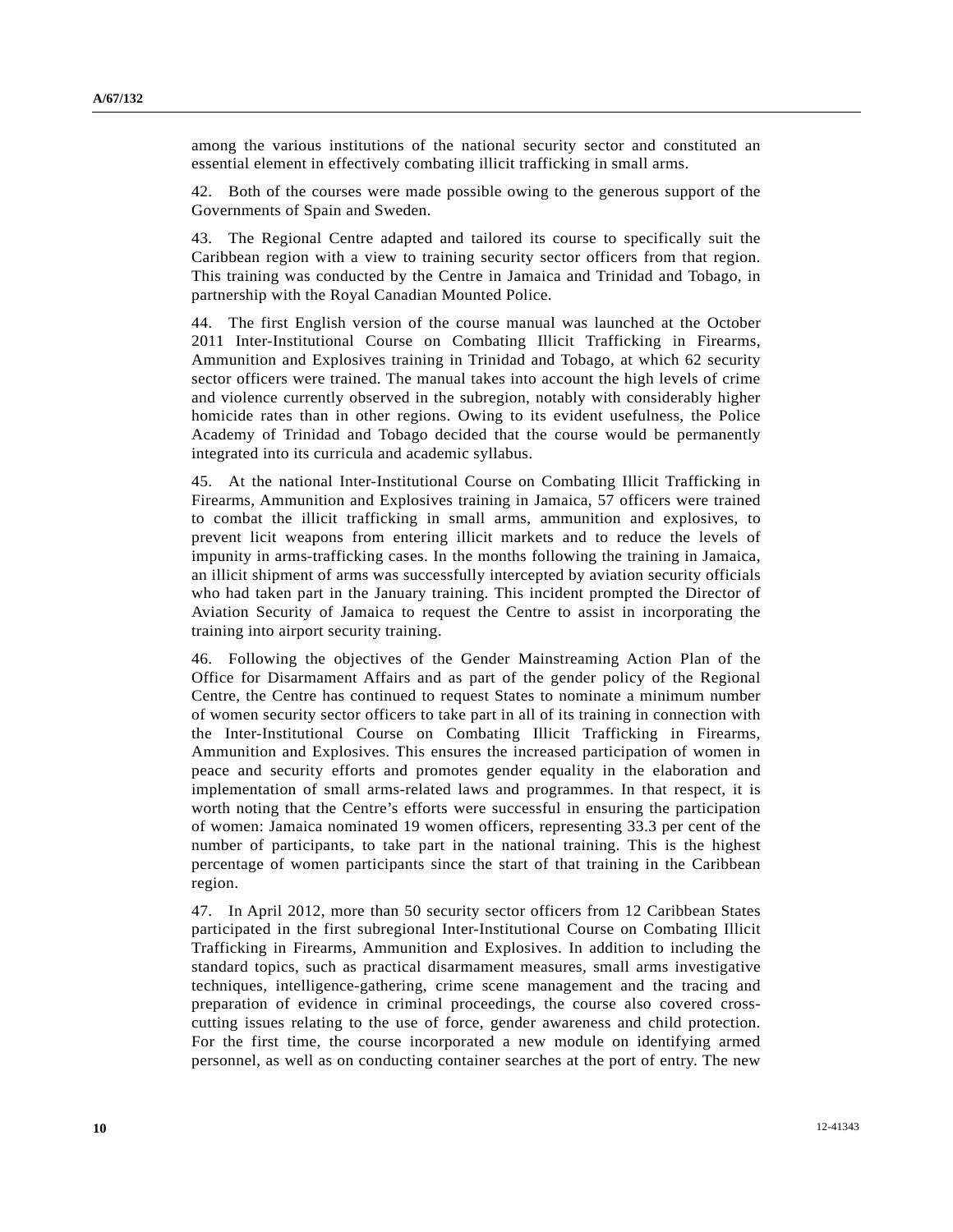module is the result of a partnership between the Regional Centre and the United Nations Office on Drugs and Crime.

48. The Regional Centre is pioneering the integration of a module on small arms control in a maritime border context. This new module is based on requests received by Caribbean States. An expert round table on maritime security was held in Lima in August 2011, with funding from Canada. It developed a pilot version of this module, which was implemented during the subregional Inter-Institutional Course on Combating Illicit Trafficking in Firearms, Ammunition and Explosives training for the Caribbean region, held in April 2012. As a result of a second expert round table for Caribbean States in June 2012, with funding from Australia, Canada and New Zealand, the module has been further developed. This second expert round table also served to provide input on the issue of maritime security from a uniquely Caribbean perspective into the second United Nations Small Arms Review Conference, to be held in 2012. Those efforts built on the discussions held by Member States in 2011 during the Open-ended Meeting of Governmental Experts on the Implementation of the Programme of Action on Small Arms and Light Weapons.

#### **Capacity-building for legal practitioners**

49. The Regional Centre used the Inter-Institutional Course on Combating Illicit Trafficking in Firearms, Ammunition and Explosives methodology to create an innovative four-day specialized training course for justice officers aimed at familiarizing that branch of the security sector with the combat against the illicit trafficking in small arms and at reducing impunity in cases of trafficking. The idea for the course originated from requests by States to address the high levels of impunity in illicit small arms trafficking cases in the region. The course provides justice officers (including judges, prosecutors and other legal operators) with the necessary tools for the effective prosecution of illicit small arms trafficking offences. This strengthens State capacity to effectively implement global and regional small arms instruments. As with all training assistance programmes, the Centre promotes the incorporation of course material and format into the national training curricula. Peru was the first country in the region to benefit from the course in December 2011. Subsequently, the Public Prosecutor of Peru indicated an interest to include the course into the annual training curriculum of justice officials. The Centre has received requests from Member States to implement the course in Central America and the Caribbean States.

## **D. Legal assistance and policy support**

#### **Legal assistance**

50. In the absence of adequate legal frameworks, States are unable to properly combat the illicit trafficking in small arms. As called for in the Programme of Action on Small Arms, the harmonization of national legislation with international and regional small arms instruments is necessary to ensure a standardized and effective legal response to this scourge.

51. During the reporting period, the Regional Centre carried out 13 legal studies in Central and South American and Caribbean States. Twelve of the studies were carried out in cooperation with and funding from the Organization of American States (OAS). The Centre further assisted States in revising their existing national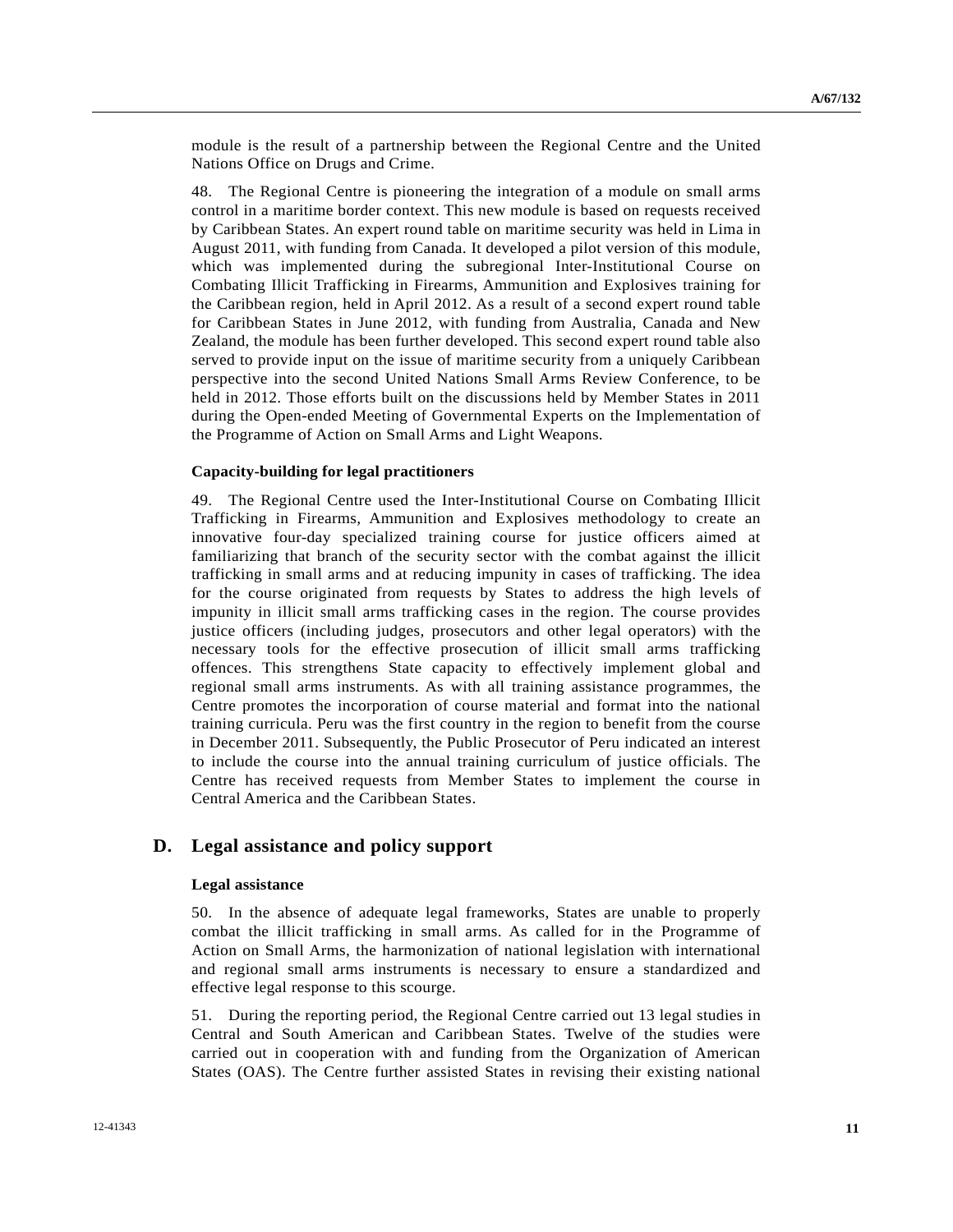small arms legislation with a view to identifying and addressing legal gaps in legislation and thus avoiding impunity in cases related to illicit small arms trafficking. The Central and South American legal studies were presented in September 2011 and May 2012 within the framework of the meetings of the Inter-American Convention Against Illicit Manufacturing of and Trafficking in Firearms.

52. The Regional Centre also provided assistance to States in reviewing their draft national legislation on small arms. During the reporting period, the Bolivarian Republic of Venezuela requested the Centre to provide legal recommendations with a view to improving its national legal frameworks related to small arms. A similar activity was also carried out in the Plurinational State of Bolivia. As a complement to those legal studies and recommendations, in the Dominican Republic, in November 2011, and in the Plurinational State of Bolivia, in April 2012, the Centre held national legal workshops with legislators and policymakers to disseminate the draft legislation and outline its legal recommendations as these relate to the international small arms instruments.

53. Following the Regional Centre's legal recommendations on draft national legislation, the Dominican Republic and Panama passed new national legislation on small arms, which incorporated in significant part the Centre's recommendations on the harmonization of these laws with the provisions found in international and regional instruments on small arms. Furthermore, the Centre's legal study for Jamaica issued in 2011 was used as the basis for that Member State's legal and policy reform on armed violence prevention and illicit small arms control. While this reform is still ongoing, preliminary impacts have been reported by national authorities, such as a considerable reduction in murder rates per capita. It is expected that this trend will continue to improve over the short and long term.

54. Parliamentarians, policymakers and members of national commissions on small arms also benefited from the policy support of the Regional Centre, as was the case in Peru and Ecuador in September 2011 at national high-level policy meetings to improve progress in the design and development of national action plans on the implementation of the Programme of Action on Small Arms. In the case of Ecuador, the Centre focused its technical assistance on designing and implementing national disarmament campaigns. Meanwhile, in Peru, the main objective was to establish a dialogue with the new governmental authorities on approaches to armed violence prevention and reduction and on practical disarmament tools available to combat the illicit trafficking in small arms.

#### **Private security**

<span id="page-11-0"></span>**\_\_\_\_\_\_\_\_\_\_\_\_\_\_\_\_\_\_** 

55. There has been exponential growth in private security companies in the Latin American and Caribbean region. Currently, there are approximately 3 million private security guards employed throughout the region, a high percentage of whom work informally and possess and use between 800,000 and 1.3 million small arms.<sup>[2](#page-11-0)</sup> Operating in parallel to the public security forces, these private agencies have gained such momentum that discussing public security matters without addressing their activities and role throughout the region is no longer possible.

56. In response to requests by Member States for measures to improve their capacity to put in place appropriate legal frameworks to ensure that private security

<sup>2</sup> *Small Arms Survey 2011: States of Security* (Geneva, 2011).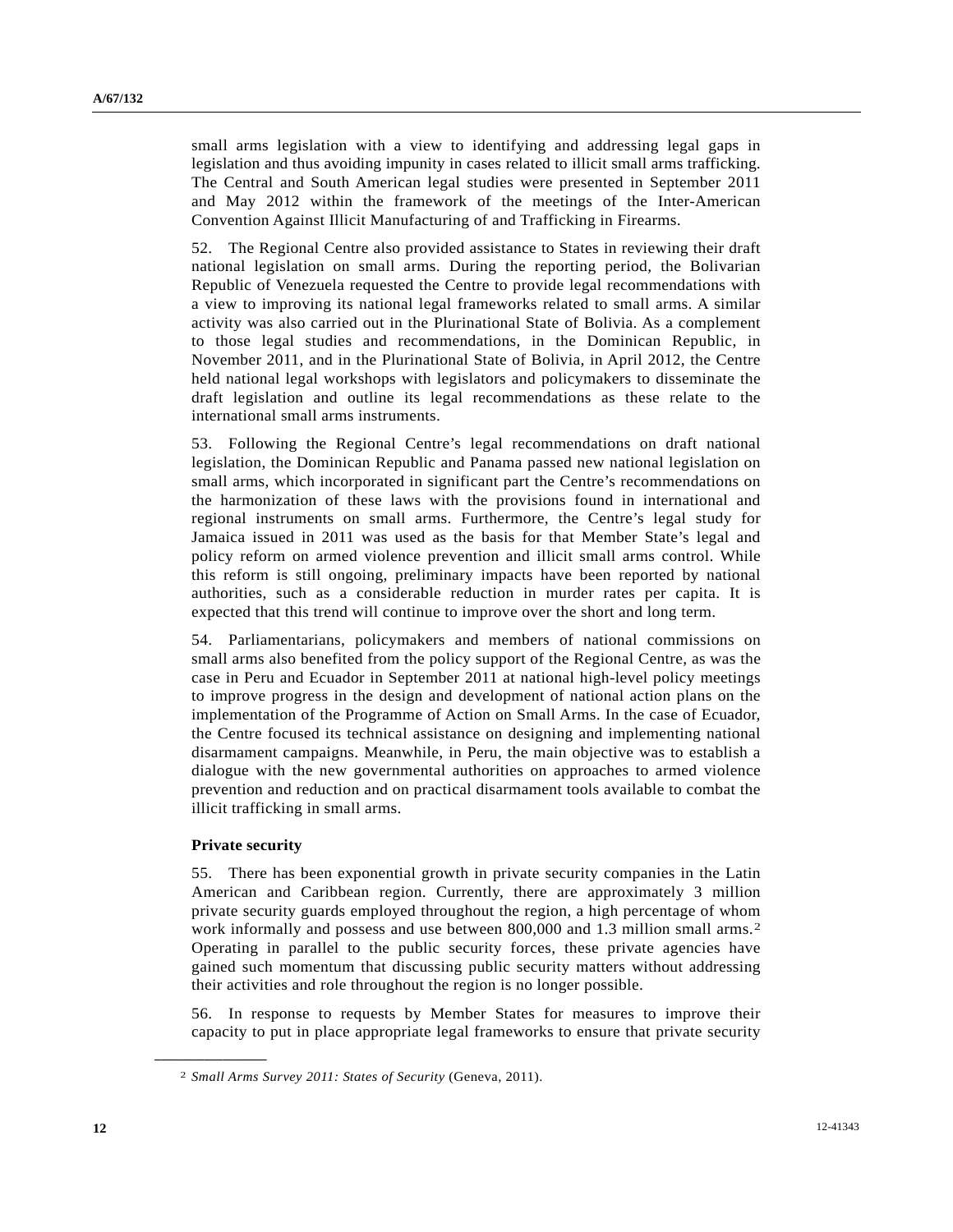companies operate within the rule of law, the Regional Centre published a comparative legal analysis on the control and regulation of private security companies in the region. The analysis was presented during a seminar on private security and the rule of law in Lima in August 2011. This was the first time that the disarmament community, Government officials and private security representatives had come together to assess the impact of private security companies on combating the illicit trafficking in and proliferation of small arms. This new community of practice also explored minimum standards for stockpile management, oversight, training and regulations relating to the use of small arms by private security companies.

### **E. Disarmament advocacy**

#### **Public security**

57. The political expertise and guidance of the Regional Centre was requested in the area of arms control and at public security debates in Andean, Caribbean and Southern Cone States. The Centre's small arms expertise was also shared among security sector reform trainers at the annual meeting of the Association of Security Sector Education and Training, in April 2012. The Centre, using its field perspective experience, contributed to the development of Integrated Technical Guidance Notes on Security Sector Reform by participating in the inter-agency Security Sector Reform Task Force.

58. In October 2011, the Global Foundation for Democracy and Development invited the Regional Centre to share its experience in combating the illicit trafficking in firearms, and in reducing and preventing armed violence, at the Third International Conference on Security and Defence. At the Conference, held in the Dominican Republic, the Centre also engaged in a dialogue with members of regional civil society on citizen and public security issues.

59. In November 2011, the Ministry of Security of Argentina and the UNDP country office invited the Regional Centre to share its expert advice on the role of small arms control and armed violence reduction as they relate to citizen security policies, at a seminar on the planning for and implementing of citizen security strategies in Argentina.

60. The Regional Centre shared its small arms expertise at two meetings sponsored jointly by the Geneva Centre for the Democratic Control of Armed Forces, the Inter-Parliamentary Union and the Friedrich-Ebert Stiftung, both held in November 2011, in Colombia. The first meeting was a platform for debate among Latin American parliamentarians on issues of defence and security; the second meeting brought together academics from international and governmental levels, and from non-governmental organizations to discuss the role of police and judicial reform in combating organized crime.

#### **Gender mainstreaming**

61. With a view to promoting the implementation of Security Council resolution 1325 (2000) on women, peace and security, General Assembly resolution 65/69 on women, disarmament, non-proliferation and arms control and of the Programme of Action on Small Arms and Light Weapons, the Regional Centre, in collaboration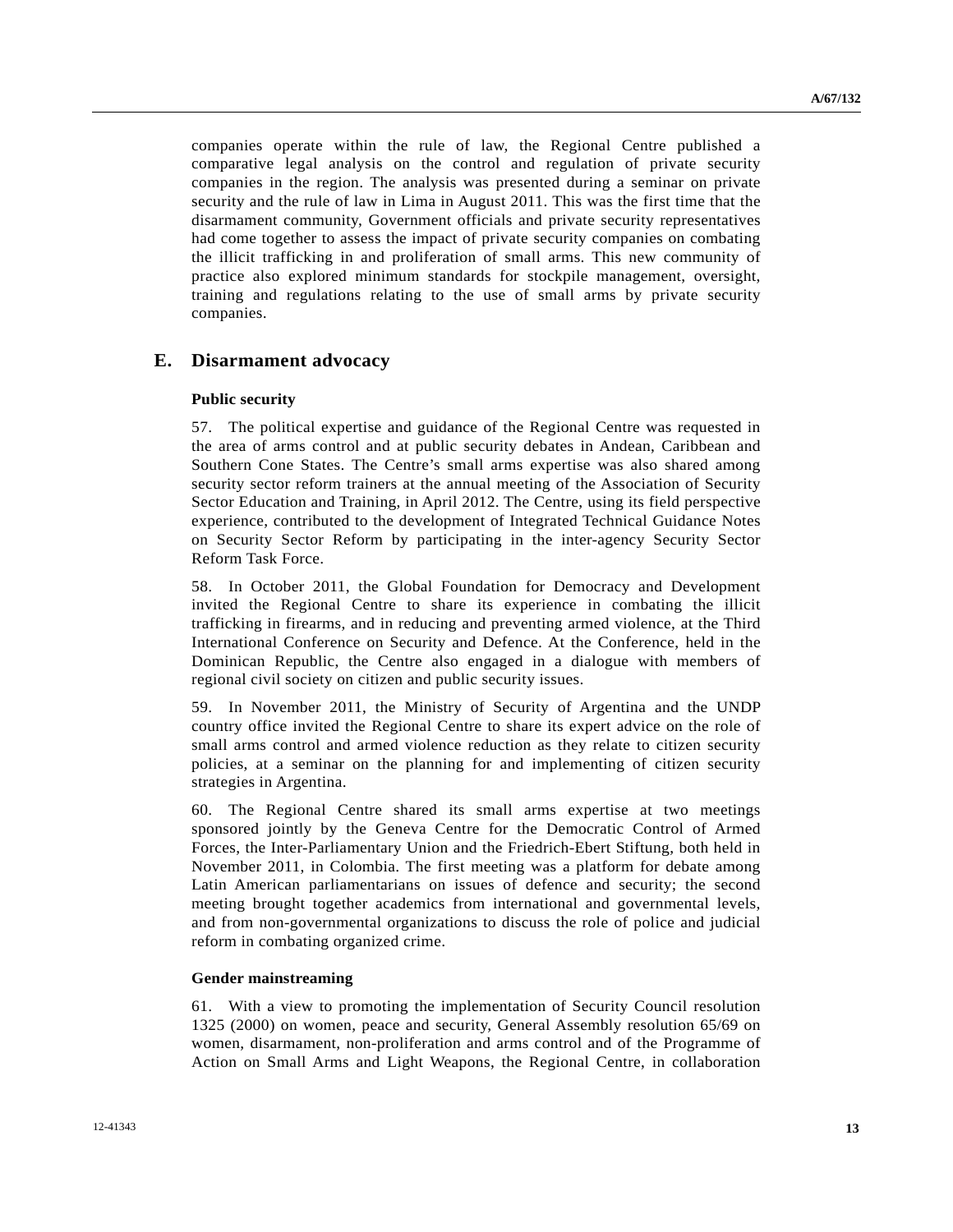with the International Action Network on Small Arms and the Swedish Fellowship of Reconciliation, conducted a women-only training course for civil society representatives. The training, which focused in particular on women working in the area of arms control, was organized in Lima in September 2011. In particular, the training addressed ways to ensure the participation of women in the elaboration and implementation of small arms-related laws, policies and programmes.

#### **Disarmament and non-proliferation, in particular with regard to weapons of mass destruction**

62. The Regional Centre assisted Member States during the reporting period in promoting State accession and adherence to disarmament and non-proliferation instruments and control regimes, in particular those relating to weapons of mass destruction.

63. In November 2011, in Lima, the Office for Disarmament Affairs, through both its Geneva Branch and the Regional Centre, held a regional workshop for the Latin American and Caribbean region on the Seventh Review Conference of the Parties to the Convention on the Prohibition of the Development, Production and Stockpiling of Bacteriological (Biological) and Toxin Weapons and on Their Destruction. The workshop prepared Member States of the region for the Review Conference and identified ways to promote the implementation of the Biological Weapons Convention at the national and regional levels.

64. The regional workshop also resulted in the development of a new partnership between the Regional Centre and the Verification Research, Training and Information Centre to assist States in the drafting of national legislation related to weapons of mass destruction, in compliance with their treaty obligations. Ecuador became the first recipient of this joint assistance at a legal workshop held in June 2012 to initiate the development of national legislation and discuss the implementation of the Biological Weapons Convention in the country. The workshop furthermore raised awareness among representatives from the various ministries on the need to implement Security Council resolution 1540 (2004), and to develop a comprehensive legal framework for both instruments.

65. In preparation for the Nuclear Security Summit, held in Seoul in March 2012, the Regional Centre participated in a regional meeting in Chile for the purpose of analysing and discussing the core issues of disarmament, non-proliferation and nuclear security from an academic perspective. The Centre highlighted the measures required to effectively implement resolution 1540 (2004) and their complementarity and interlinkages to other provisions of weapons of mass destruction instruments, such as the Treaty on the Non-Proliferation of Nuclear Weapons, the Biological Weapons Convention and the Convention on the Prohibition of the Development, Production, Stockpiling and Use of Chemical Weapons and on Their Destruction. The Centre highlighted both the fact that resolution 1540 (2004) specifically addresses the risk of non-State actors acquiring weapons of mass destruction and the contribution of that resolution to the entire non-proliferation regime.

66. The Regional Centre also shared regional experiences in the management of the transfer of sensitive weapons and technologies from a legal perspective, at a meeting hosted by Spain in Madrid in February 2012.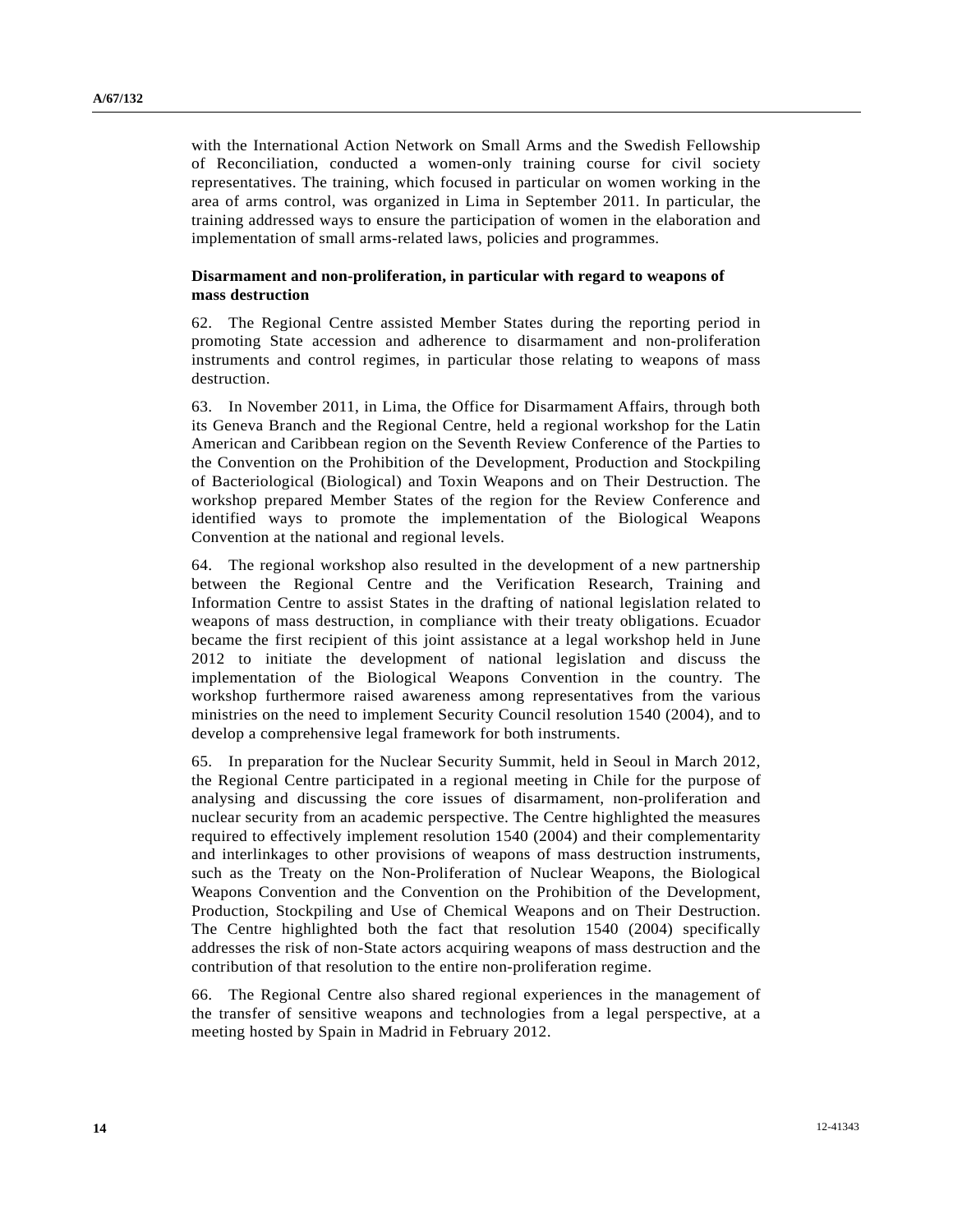67. The Regional Centre is increasing its cooperation with UNASUR on issues related to trust- and confidence-building measures and the promotion of transparency measures in the region. In May 2012, at a regional confidence-building meeting organized by Ecuador and UNASUR, the Centre elaborated on the United Nations Register of Conventional Arms and the United Nations Report on Military Expenditures, both mechanisms managed by the Office for Disarmament Affairs. At the same meeting, UNASUR member States presented their submissions to the recently created South American Register of Defence Expenditures, a welcome additional transparency instrument that will support the existing United Nations transparency and confidence-building instruments. It is worthwhile noting that since the creation of the Report on Military Expenditures, 25 out of the 33 Latin American and Caribbean States have submitted at least one report to the United Nations.

## **V. Staffing, financing and administration**

### **A. Finances**

68. Pursuant to General Assembly resolution 41/60 J, the Regional Centre was established on the basis of existing resources and voluntary contributions made by Member States and interested organizations to support its core and programme activities. During the reporting period, voluntary contributions to the Trust Fund of the Regional Centre were received in the amount of \$1,760,369. The Secretary-General wishes to express his gratitude to the donors of the Centre for their continued financial support, namely the Governments of Canada, Spain and the United States, and his appreciation for the new donors of the Centre, namely the Governments of Australia, Finland, Germany and New Zealand. The Secretary-General also wishes to express his appreciation for the financial contribution made by OAS to the Regional Centre.

69. The Secretary-General wishes to express his appreciation to the States of the region that have made financial contributions to the Regional Centre, namely the Governments of Mexico, Panama and Peru. The Centre saw a significant increase in direct financial contributions from Latin American and Caribbean States. This is a clear indication of the value that Member States place in the Centre.

70. The Regional Centre also benefited from close cooperation and joint undertakings with other key partners, such as UNDP, the United Nations Office on Drugs and Crime, the Andean Community, OAS, CARICOM, SICA, UNASUR, the International Action Network on Small Arms, the Swedish Fellowship of Reconciliation and the Verification Research, Training and Information Centre. These partners provided the Centre with both in-kind and financial contributions as well as cost-sharing agreements that significantly assisted the Centre in implementing its activities.

71. In this regard, the Secretary-General wishes to thank Member States and partners for their generous financial contributions to the Regional Centre and encourages the ongoing support to ensure that the Centre would continue to expand both the scope and number of technical assistance activities rendered to Member States.

72. The cost of living in Lima, headquarters of the Regional Centre, has augmented, thus requiring additional resources. In this regard, the Secretary-General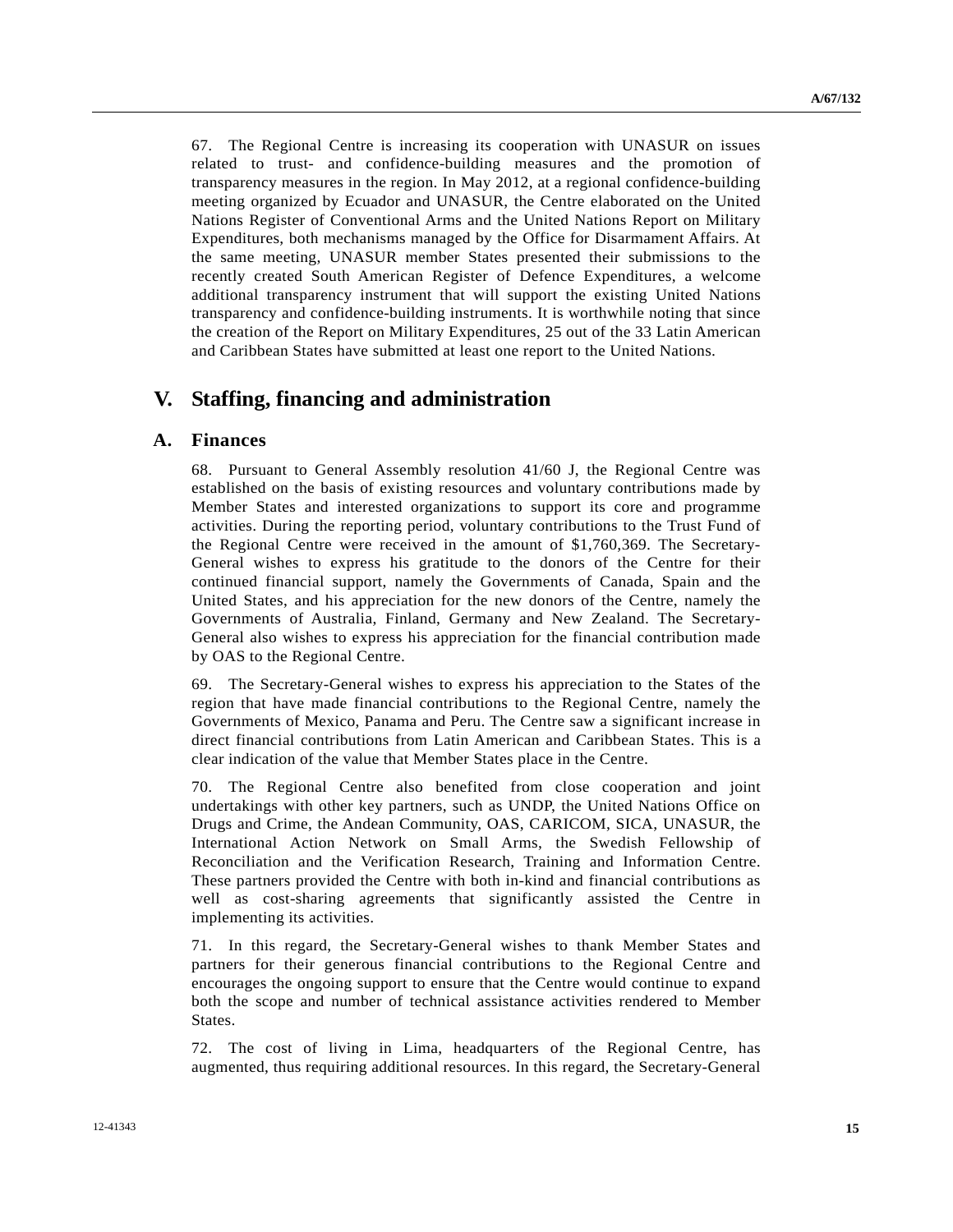wishes to thank the host country of the Centre for its annual contribution and calls upon Peru to continue to provide the necessary financial support to the Centre in order to offset the rise in its operating costs.

73. Information on the status of the Trust Fund for the Regional Centre for 2011 is contained in the annex to the present report.

### **B. Staffing and administration**

74. During the period covered by the report, the Regional Centre continued to strengthen its team of experts by expanding its roster of technical experts on small arms and stockpile management issues, on weapons destruction, on legal and policy support and on training through a new online platform for potential experts to be included in a roster to be called upon for future activities. Finally, the stable core capacity of the Regional Centre was enhanced through the successful incumbency of two posts: a Political Affairs Officer and the programmatic post of Public Security Programme Coordinator.

75. The Regional Centre launched a communications strategy, which includes the redesign of the website and converting it into a modern disarmament e-resource tool that features a quarterly newsletter and an annual report on the activities of the Centre.

76. The Regional Centre continues to rely solely on voluntary financial contributions to develop and carry out all its programmes in the region in response to requests for assistance from Member States. In this connection, the Secretary-General would like to thank Member States and other donors for providing their valuable support in strengthening and maintaining the Centre's core staff.

## **VI. Conclusion**

77. During the reporting period, the Regional Centre strengthened its close cooperation with regional and subregional organizations in order to continue to promote a coordinated approach to respond to requests for assistance expressed by Member States and to ensure the interplay between the international norm-setting and the national implementation.

78. During the reporting period, the Regional Centre undertook more than 53 substantive activities in the field of public security and disarmament advocacy. It also received 13 new requests for assistance from Member States and partners during the reporting period, while it continued to implement the over 26 requests received during the previous periods.

79. The Regional Centre provided expert assistance to Member States through its integrated approach to combating the illicit trafficking in small arms throughout the region. Activities included the strengthening of capacities in the security sector, technical assistance in stockpile management and destruction, border security and legal and policy support with a view to promoting and facilitating the implementation of disarmament and non-proliferation instruments.

80. Member States, United Nations partners and regional organizations placed great value in the assistance provided by the Regional Centre, which contributed to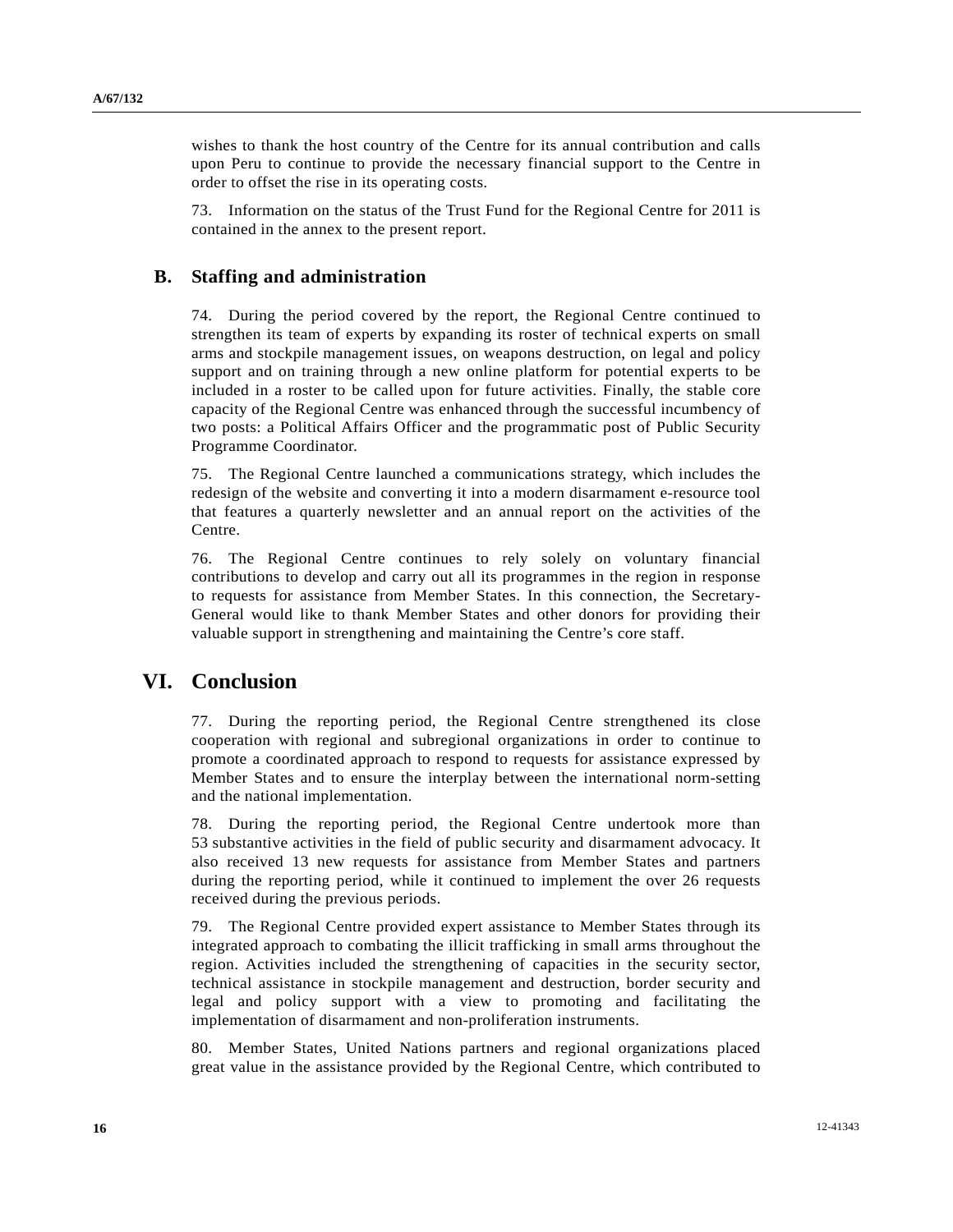policies and programmes that led to a reduction in illicit small arms and ammunition circulating in the region, an increase in successful weapons seizures and prosecutions in cases of illicit small arms trafficking, and to a renewed commitment by States in their implementation of disarmament and non-proliferation instruments.

81. The Secretary-General reiterates his call to Member States and other partners in a position to do so, to provide the Regional Centre with the necessary financial and in-kind support to ensure that it can continue to carry out its mandate effectively and serve the needs of Member States in the region.